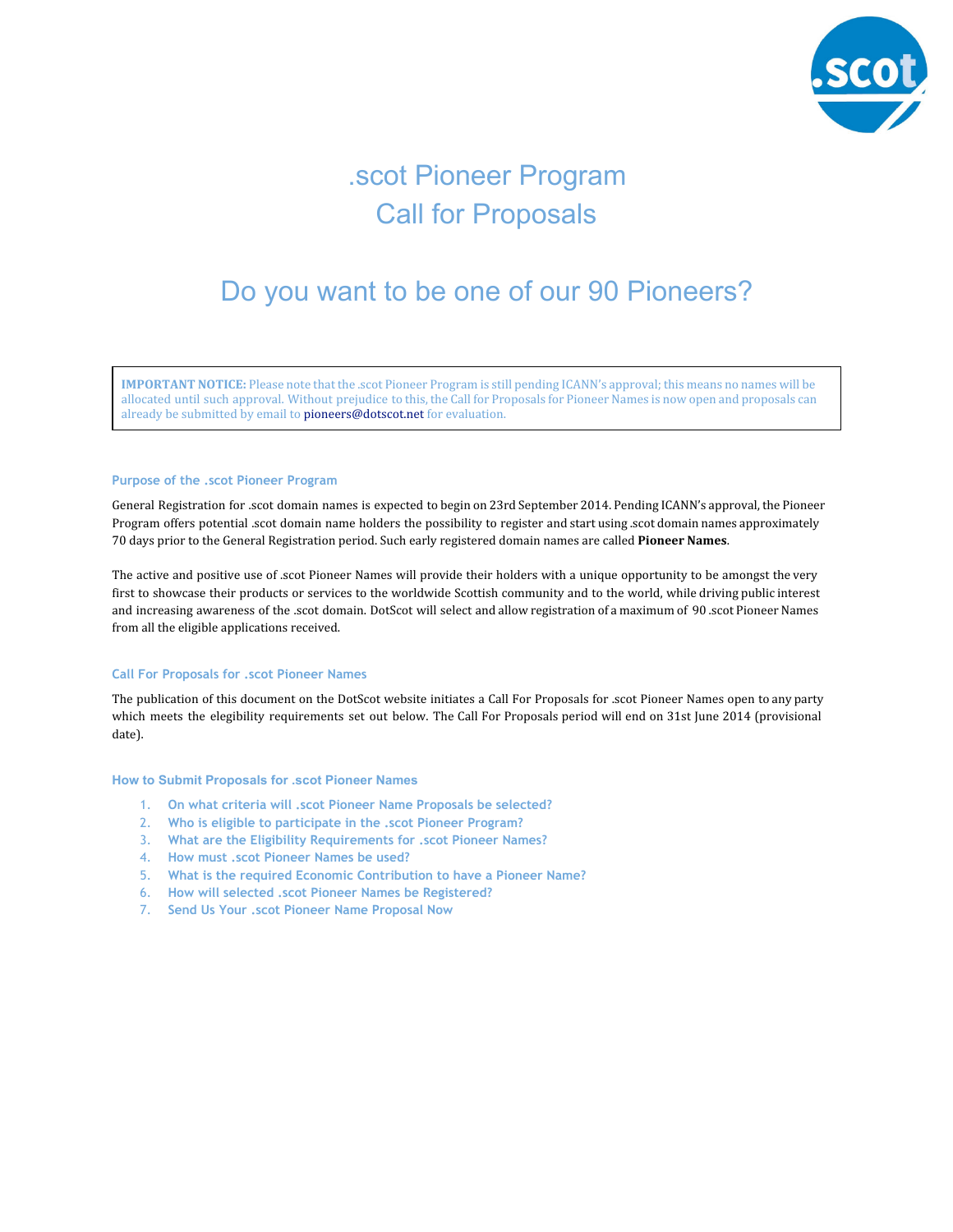

## **1. On what criteria will .scot Pioneer Name Proposals be selected?**

DotScot will select and allow registration of a maximum of 90 .scot Pioneer Names from amongst the **eligible applications**, based on criteria of visibility, notoriety, diversity and commitment to promotion of the interests of the worldwide Scottish community, as represented by the .scot TLD.

## **2. Who is eligible to participate in the .scot Pioneer Program?**

Any party, individual or legal entity, which complies with the eligibility requirements set out below and demonstrates dynamism and interest associated with a commitment with the worldwide Scottish community, may participate.

## **3. What are the Eligibility Requirements for .scot Pioneer Names?**

The Pioneer Name applied for must comply with the General Eligibility and Specific Eligibility Requirements for all .scot domain names. Its use by the applicant must be generally accepted as legitimate, as well as commensurate with the role and importance of the registered domain name, as defined below.

#### **3.1 General Eligibility Requirements**

- a) Registrations are restricted to bona-fide members of the worldwide Scottish community. This community consists of those individuals and organisations linked to Scotland on a linguistic, cultural, business or tourism basis, or to any other activity conducive to the welfare of the worldwide Scottish community.
- b) In addition, the registrant's use of the registered domain name must be:
	- i. generally accepted as legitimate; and
	- ii. beneficial to the cause and the values of the worldwide Scottish community; and
	- iii. commensurate with the role and importance of the registered domain name; and
	- iv. in good faith at the time of registration and thereafter.
- c) Moreover, at the time of announcing the selection, the Pioneer Name applied for must not be registered at the Trademark Clearinghouse in favour of a third party (i.e. a party other than the Pioneer Name applicant), unless it is also registered at the Trademark Clearinghouse in favour of the applicant, except that the name falls under the provisions set forth in Section 2 of the Qualified Launch Program Addendum.
- d) The name selected must not be within the list of names blocked by the ICANN New gTLD Collision Occurrence Management plan that may be found here:

https://www.icann.org/sites/default/files/tlds/scot/scot-apd-list-12nov13-en.csv

nor within any other list of reserved names, according to the ICANN rules or to the dotScot Registry provisions.

## **3.2 Specific Eligibility Requirements**

In addition to the above General Eligibility Requirements, the name applied for as a Pioneer Name must be identical to the following:

- a) For entities with the specific remit to promote the interest and welfare of the worldwide Scottish community:
	- i. Their own name, including clear variations and/or abbreviations thereof; or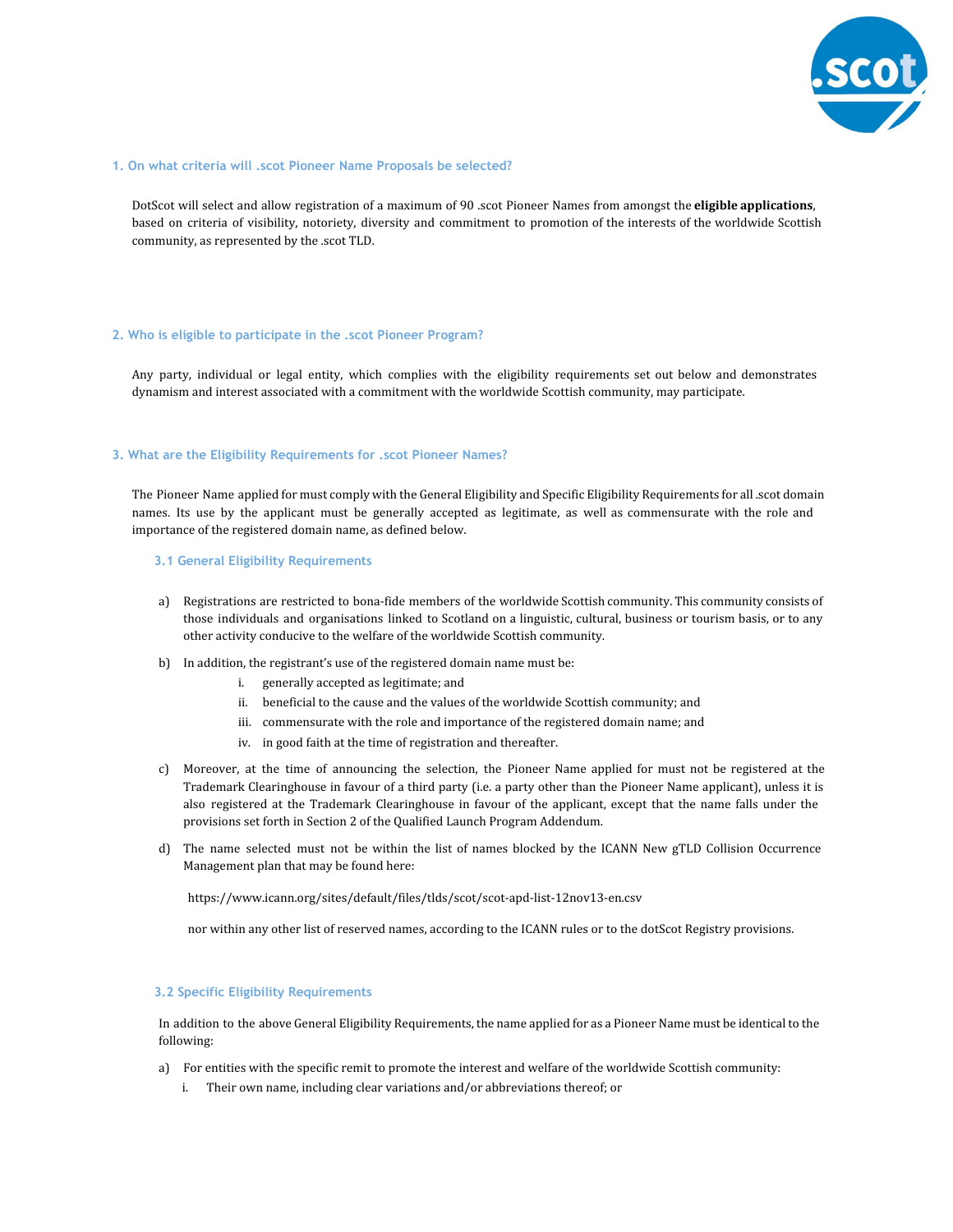

- ii. The name of a public service or public interest for which the applicant Public Authority has specific responsibilities, including at least the following services:
	- public order and public security
	- public affairs and institutional relations
	- public health
	- taxation, economic development and promotion
	- public utilities
	- transportation
	- urban planning and environmental protection
	- culture and education
	- citizen participation
	- tourism; or
- iii. A Geographical name for any subdivision of Scotland, local landmarks, and other locally-relevant and iconic names in the area, including clear variations and abbreviations thereof, provided that the applicant is a Public Authority exercising control over that place or local landmark under local law.
- b) For registered rights holders:
	- i. A TMCH-validated trademark; or
	- ii. A non TMCH-validated trademark with effect in Scotland (i.e. UK trademark, EU Trademark, or WIPO International trademark with effect in the UK); or
	- iii. A geographical indication (PGI) of Scotland or protected designation of origin (PDI) and which is recognised by International or UK legislation.
- c) For entities and individuals which have a specific role in the promotion of Scotland's public interest and are well-known within the Scottish community:
	- i. Their own name or well-known artistic name (including clear variations and/or abbreviations thereof); and/or
	- ii. The online service/s they provide.
- d) For legal entities with legal seat in Scotland:
	- i. Their registered company names and trade names (including clear variations and/or abbreviations thereof); or
	- ii. The same domain names registered by them in other TLDs and effectively used.

In addition, the applicant must be able to demonstrate technical ability to announce the working website no later than one (1) month after the signature of the Pioneer Agreement, and to comply with the other requirements of use of .scot Pioneer Names.

**3.3 Further Requirement: Respect of IP Rights**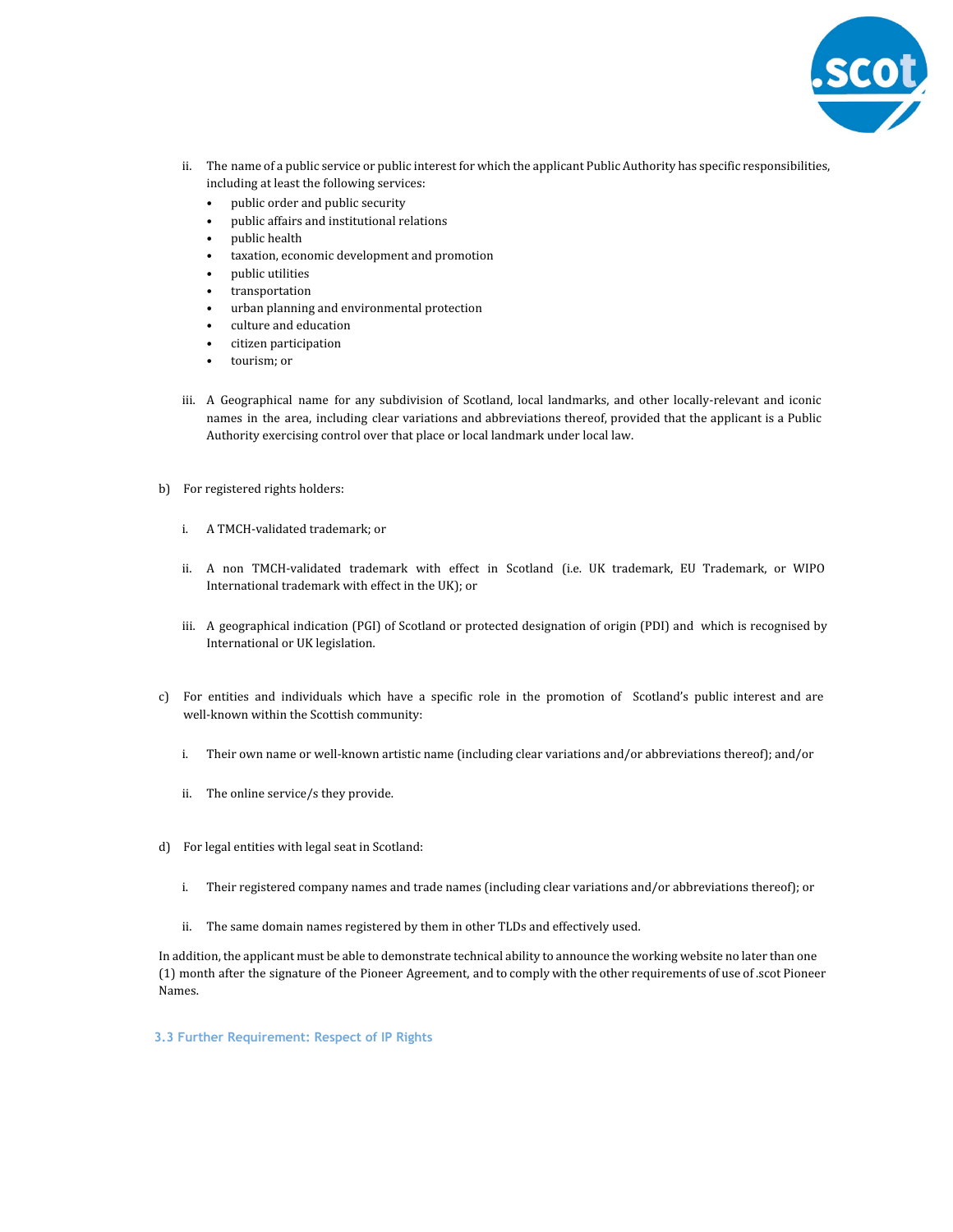

Any name meeting the eligibility criteria above and which at the time of its selection is not registered at the Trademark Clearinghouse in favour of a third party (i.e. a party other than the Pioneer Name applicant) is eligible as a Pioneer Name. This rule may be subject to two exceptions:

- i. In case that the applicant for the Pioneer Name also has registered an exact-match trademark in the Trademark Clearinghouse and provides the corresponding SMD.
- ii. In case of Pioneer Names applied for by a Public Authority in the relevant area for its own name, or the name of a public service (security; public health; education; transportation, etc.) or geographical names.

The provisions set forth by ICANN in the Qualified Launch Program Addendum, as well as any development of the Addendum that may impact the names of any Pioneer, will be taken into account by DotScot to consider the convenience of the allocation.

## **4. How must .scot Pioneer Names be used?**

Pioneer Names selected are expected to contribute to the promotion, development and adoption of the .scot TLD. To this end, until the General Registration period begins, Pioneer Name holders will be required to:

- i. Set-up and maintain an active website for each Pioneer Name registered.
- ii. Actively use such website to promote the services and/or products associated with the Pioneer Name. The website using the Pioneer Name must not redirect to other web pages unless a specific exception is approved by DotScot Registry.
- iii. Retain the domain name and not transfer it to a party alien to the Pioneer contract, unless it is an affiliate of the Pioneer Name holder.

## **5. What is the required Economic Contribution to have a Pioneer Name?**

Pioneer Name holders must contribute to the development of the .scot TLD by either:

## **5.1 Financial Contribution**

The Pioneer Fee has been established at 10,000 GBP; discounted to 1,000 GBP for Small and Medium Enterprises; and to 200 GBP for not-for-profit companies and Registered Charities.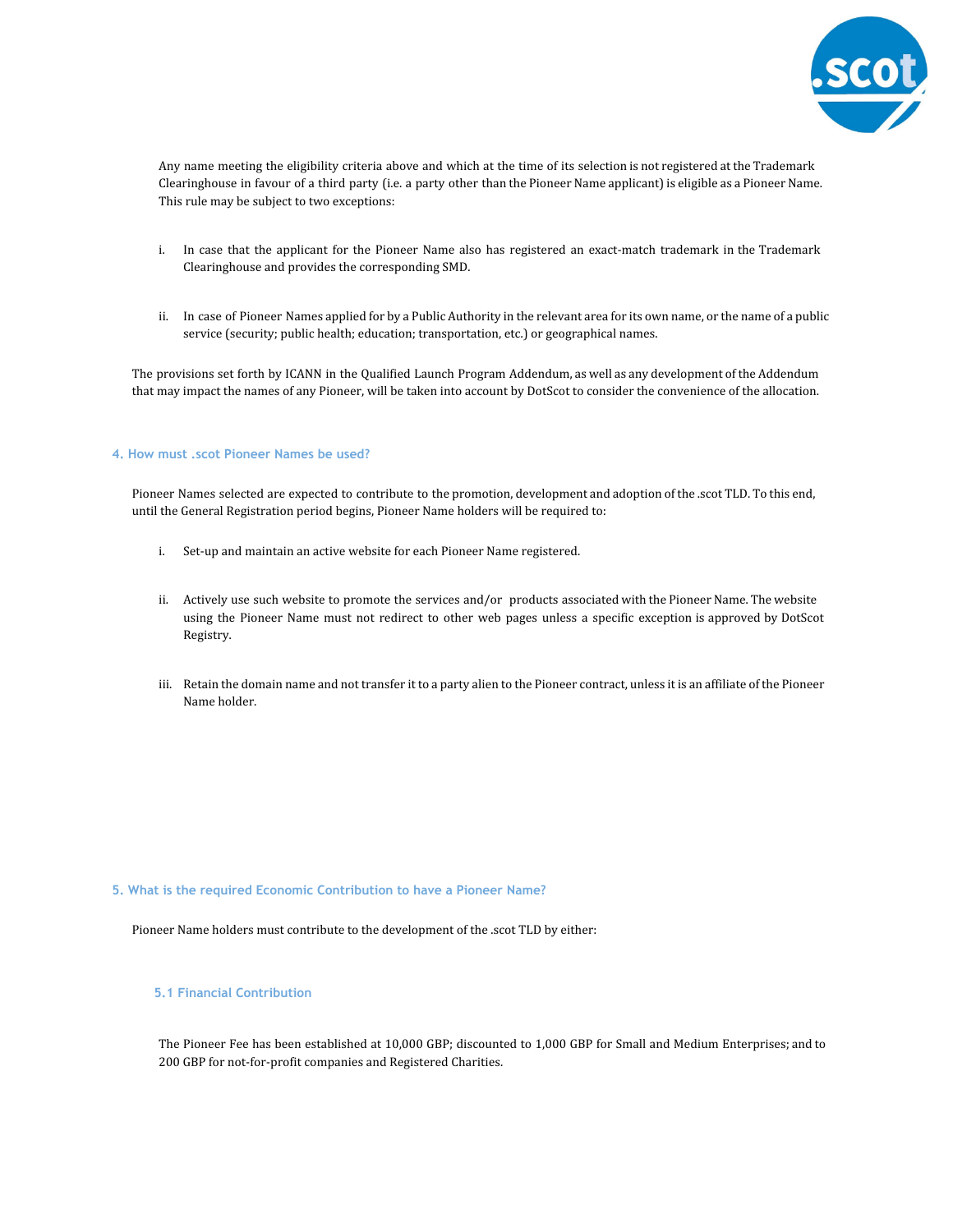

## **5.2 In-kind Contribution**

Parties interested in this form of contribution must specify their interest in making an in-kind contribution in their proposals. Moreover, they must also describe with sufficient detail in what ways the amount will be invested and how they expect such investment to benefit the visibility or public awareness of the .scot TLD, whichever applies. DotScot will decide, at its sole discretion and on a case-by case basis, whether a proposed in-kind contribution is accepted or not. If it is not accepted, the applicant will still be given the opportunity to register the .scot Pioneer Name applied for with pre-payment of the applicable Pioneer Fee.

## **6. How will selected .scot Pioneer Names be Registered?**

Once a .scot Pioneer Name has been selected by DotScot, final registration of that Pioneer Name will be subject to:

- i. ICANN's approval of this Pioneer Program, developed in accordance with the RPM and QLP Addendum provisions, in a time adequate to fulfill any of the Programs' purposes. [If ICANN does not approve the Program in due time for it to fulfill its purpose, DotScot will notify the applicants and the Program will end without any applicants being selected.]; and
- ii. Prior payment of the Pioneer Fee or formal commitment approved by DotScot to make an In-kind Contribution in the promotion of .scot, or a combination of the above; and
- iii. Acceptance of the terms and conditions of the Pioneer Contract; and
- iv. Registration of the Pioneer Name through a DotScot accredited Registrar.

The terms and conditions applicable to the registration of these domain names are the general registration terms and conditions for all .scot domain names. These terms and conditions will be communicated to the selected applicants in due time.

#### **7. Send Us Your .scot Pioneer Name Proposal Now**

DotScot invites any potential .scot Pioneers to submit their proposals for .scot Pioneer Names now. Proposals must be sent by email to pioneers@dotscot.net and must include the following information:

- a. Name of the applicant. If the applicant is a Public Authority of Scotland, this must be clearly specified.
- b. Pioneer Name(s) proposed. This section must specify whether the proposed Pioneer Name is identical to, a variation of, or an abbreviation of, the:
	- i. Applicant's **registered trademark** with Jurisdiction and Registration number.
	- ii. Name of the **Public Authority** which is applying for the Pioneer Name.